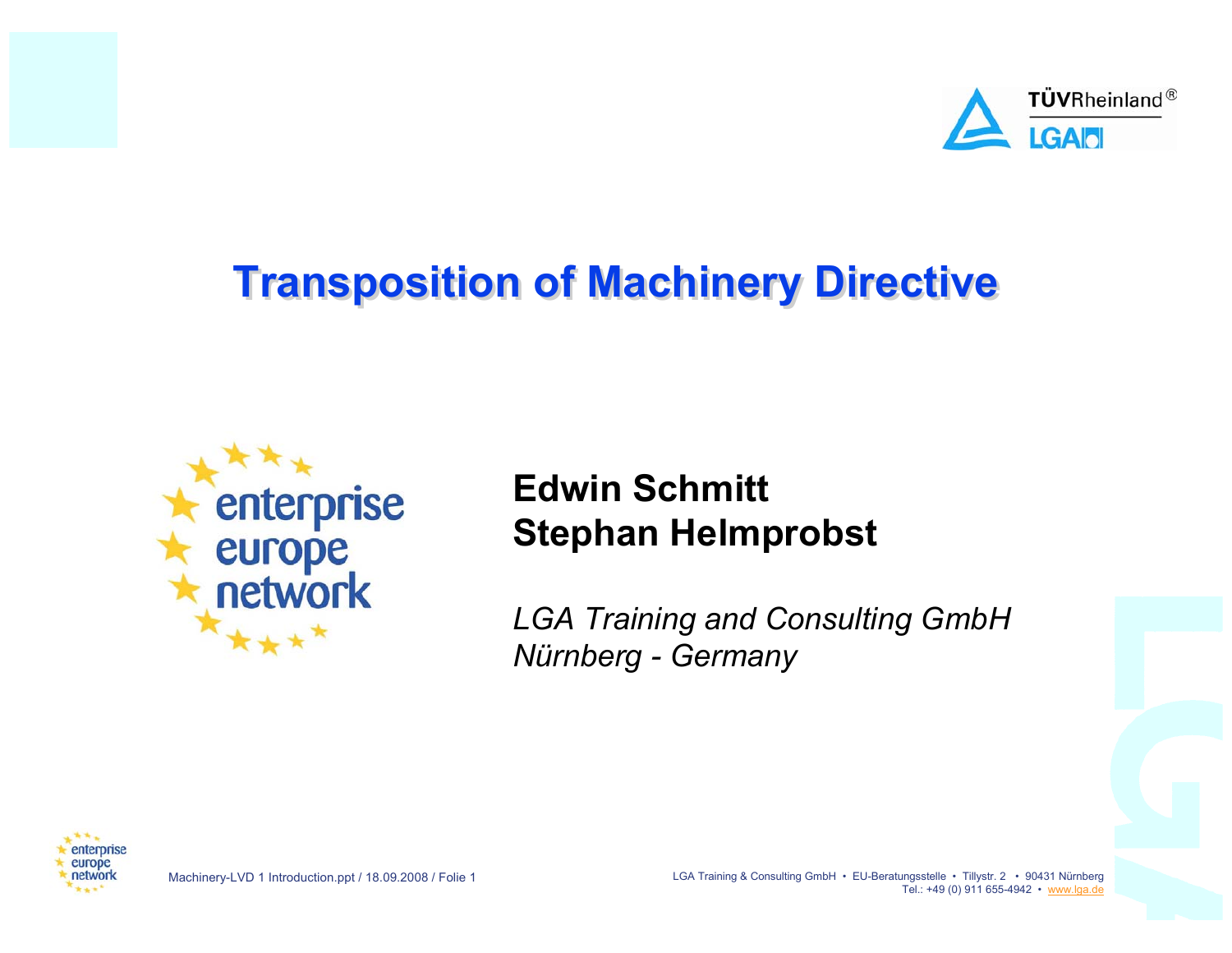Regulation on requirements for accreditation and market surveillance



## **Accreditation**

F. organises accreditation at the national and European levels; insists in public authority nature of accreditation and sets the framework for the recognition of EA so as to ensure the proper functioning of a rigorous peer evaluation.

#### **Market Surveillance**

F. ensures that national authorities are given equivalent means of intervention and the necessary authority to intervene in the market (e.g. restrict or withdraw non compliant or unsafe products).

It ensures cooperation as between the internal authorities and the customs authorities controlling products entering the market from third countries and sets the framework for the exchange of information between national authorities and cooperation between them.

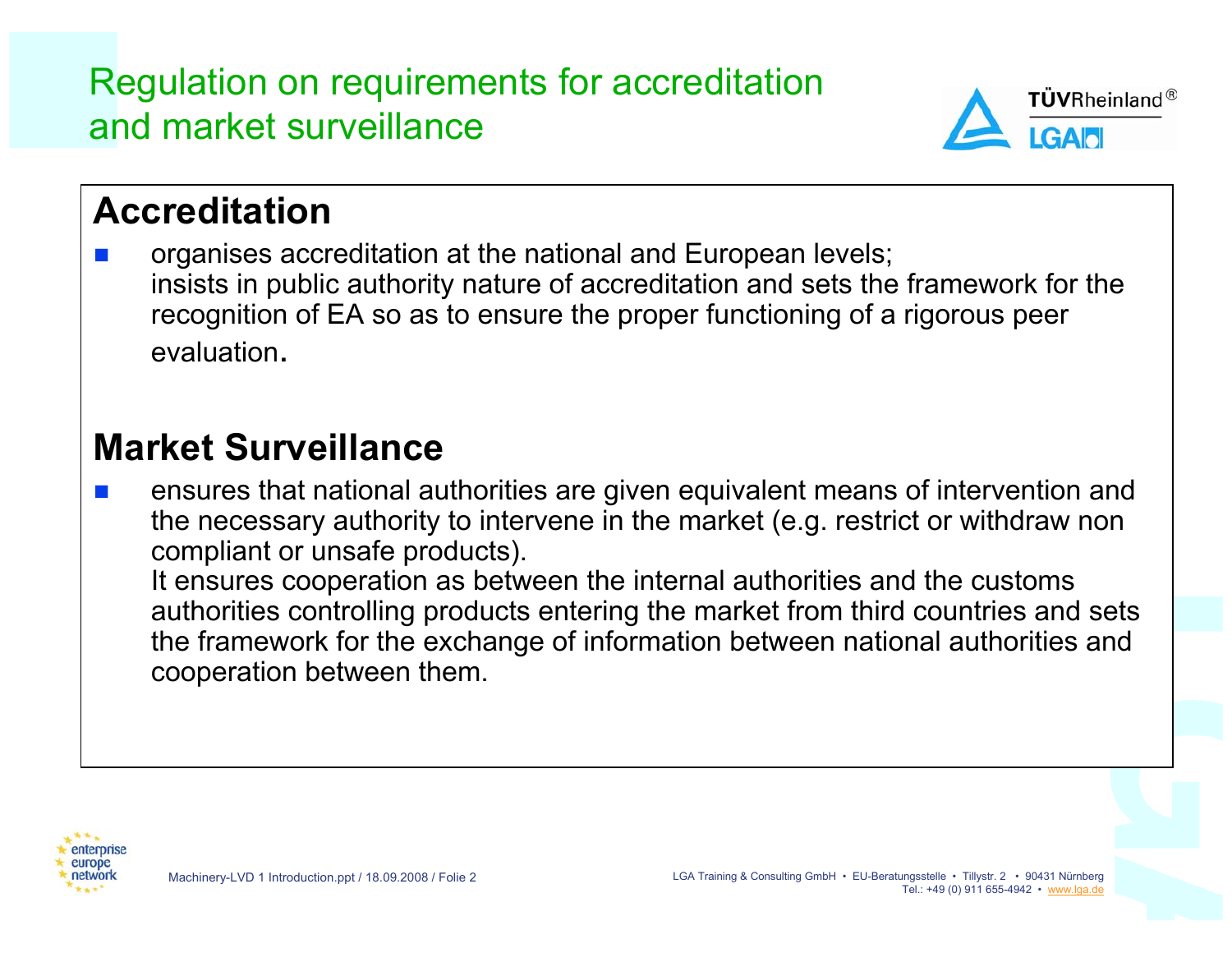## **The Situation in Serbia**



- $\overline{\mathcal{L}}$ Are the Priority sectors besides MD identified?
- $\overline{\mathcal{L}}$ Applicable EC legislation identified? Are there Gaps to be filled?
- $\overline{\mathcal{L}}$ Is Legislation transposed (framework & sectorial)
- $\overline{\mathcal{L}}$ Are Harmonized standards implemented and published
- $\overline{\mathcal{L}}$  Are Institutions prepared for their role (organizationally and technically)?
	- $\blacktriangleright$ Designation Body
	- $\blacktriangleright$ Accreditation Body
	- $\blacktriangleright$ CABs
	- $\blacktriangleright$ Market Surveillance Body
	- $\blacktriangleright$ Standardization Body
- $\overline{\mathcal{L}}$ Are traders and industry informed and aware of the situation?
- $\overline{\mathcal{L}}$ Are traders and industry offered enough help and support for transition?

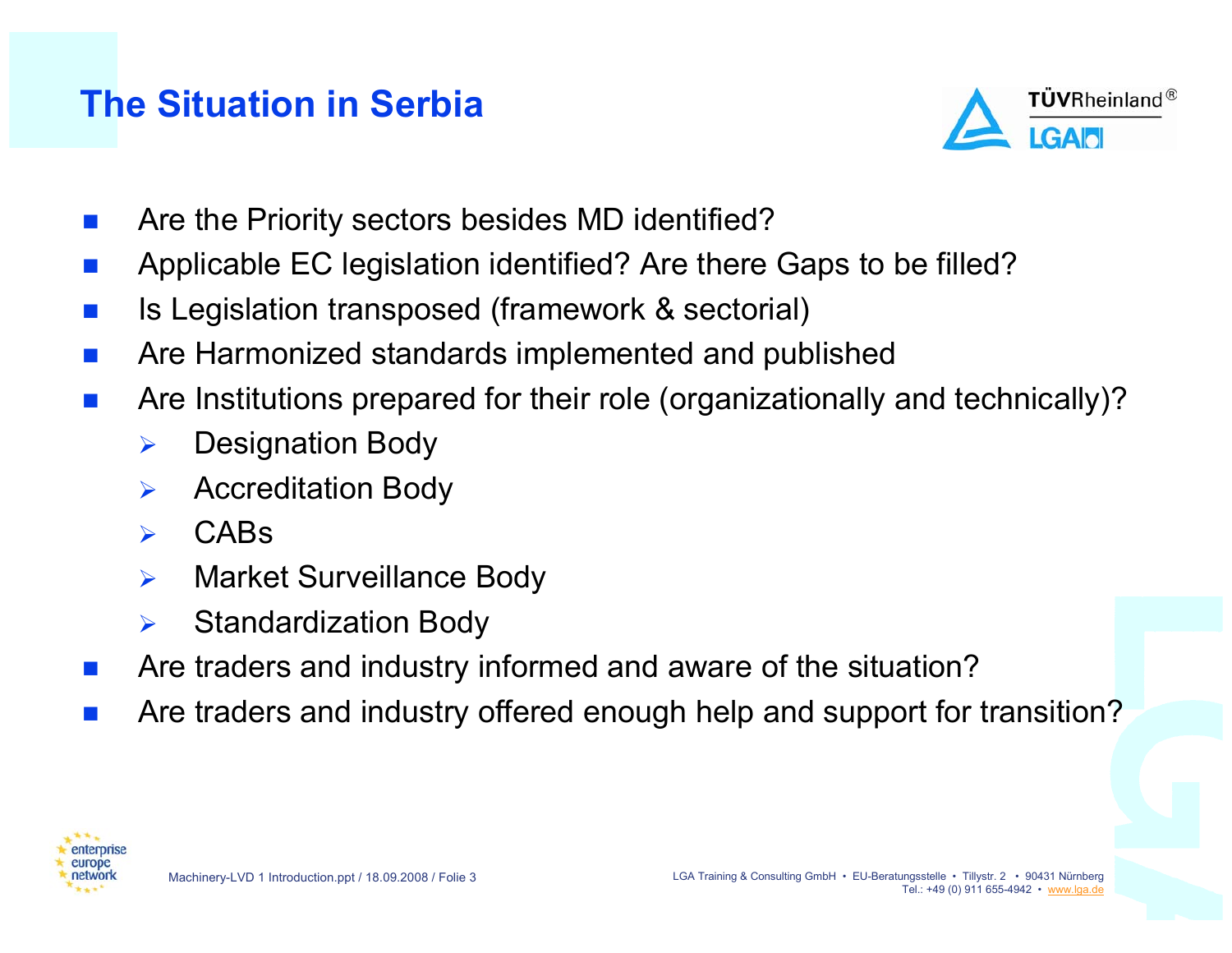#### **Transposition of EC Directives**



- Clarify and confirm committment for transposition
- H Invite all stakeholders under lead of Ministry
- H Design a roadmap for transposition clearly identifying the necessary steps
- $\blacksquare$  Involve public
- H Report regularly

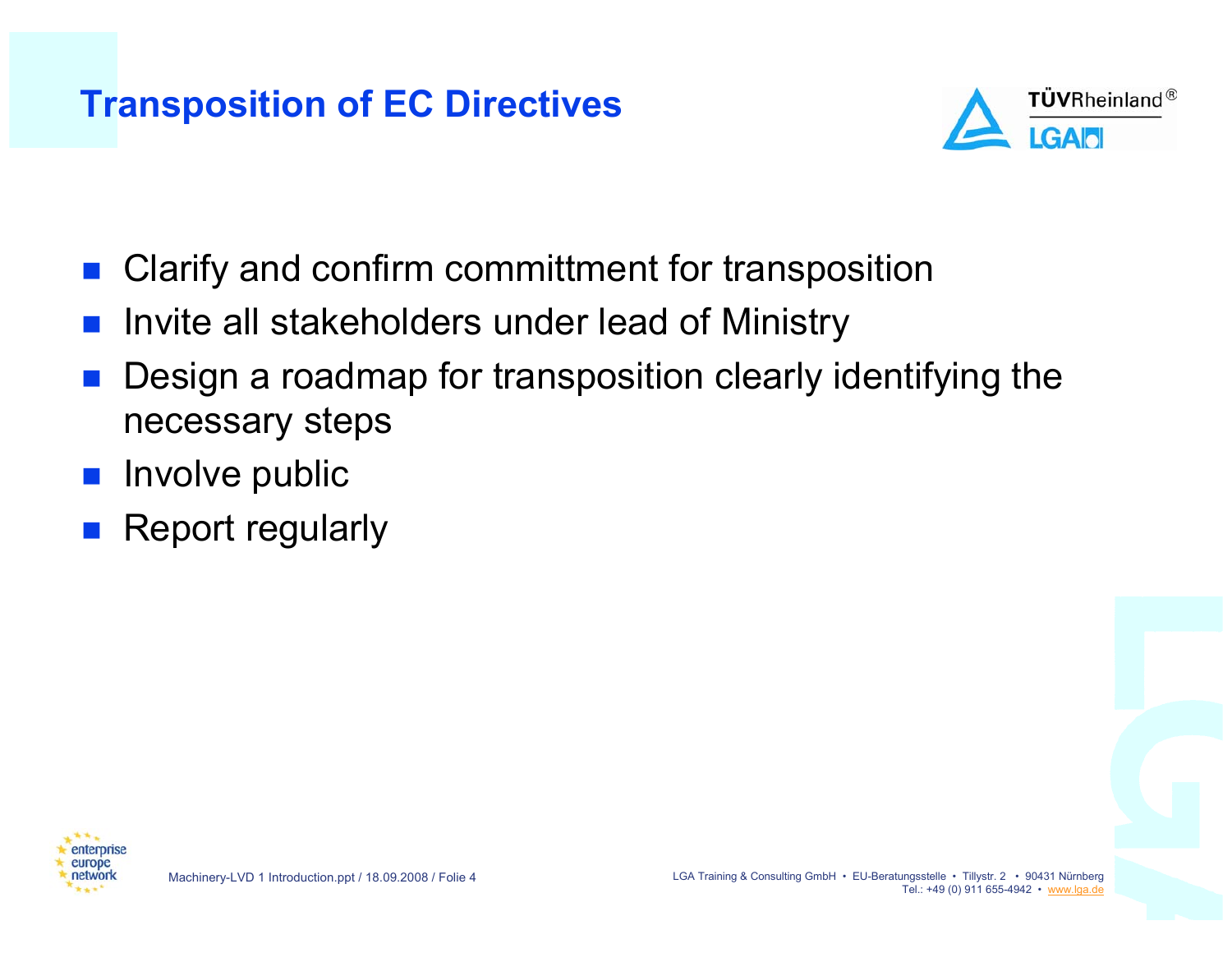#### **Are the Priority sectors identified?**



- H Which industry sectors are most important?
- H Determination of sectors with strategic interest

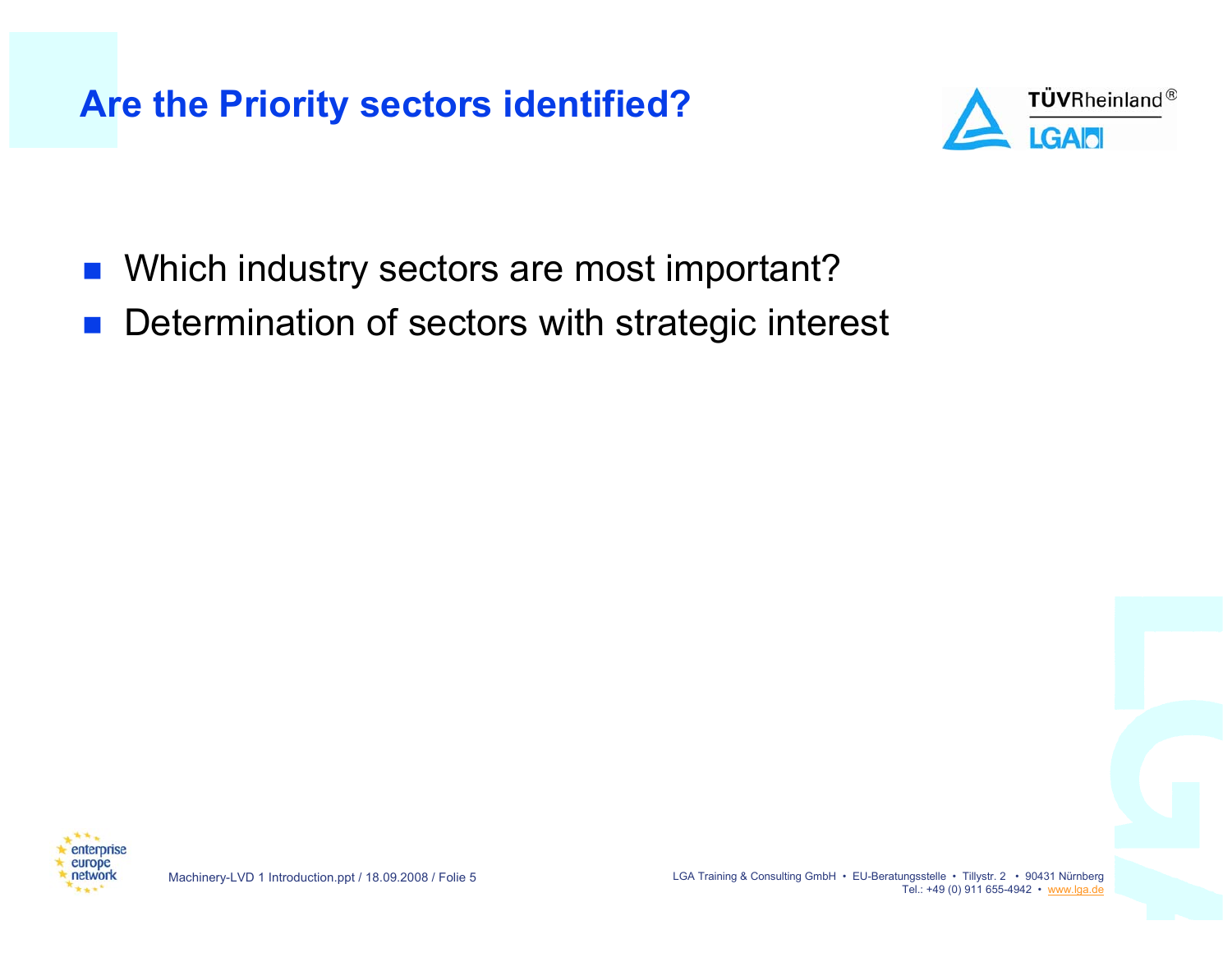**Is the Applicable EC legislation identified? Are there Gaps to be filled?**



- ■Identification Old Approach / New Approach Directives **Transposition**
- ■Publishing
- **Are conflicting national procedures such as pre market** authorization schemes withrawn?

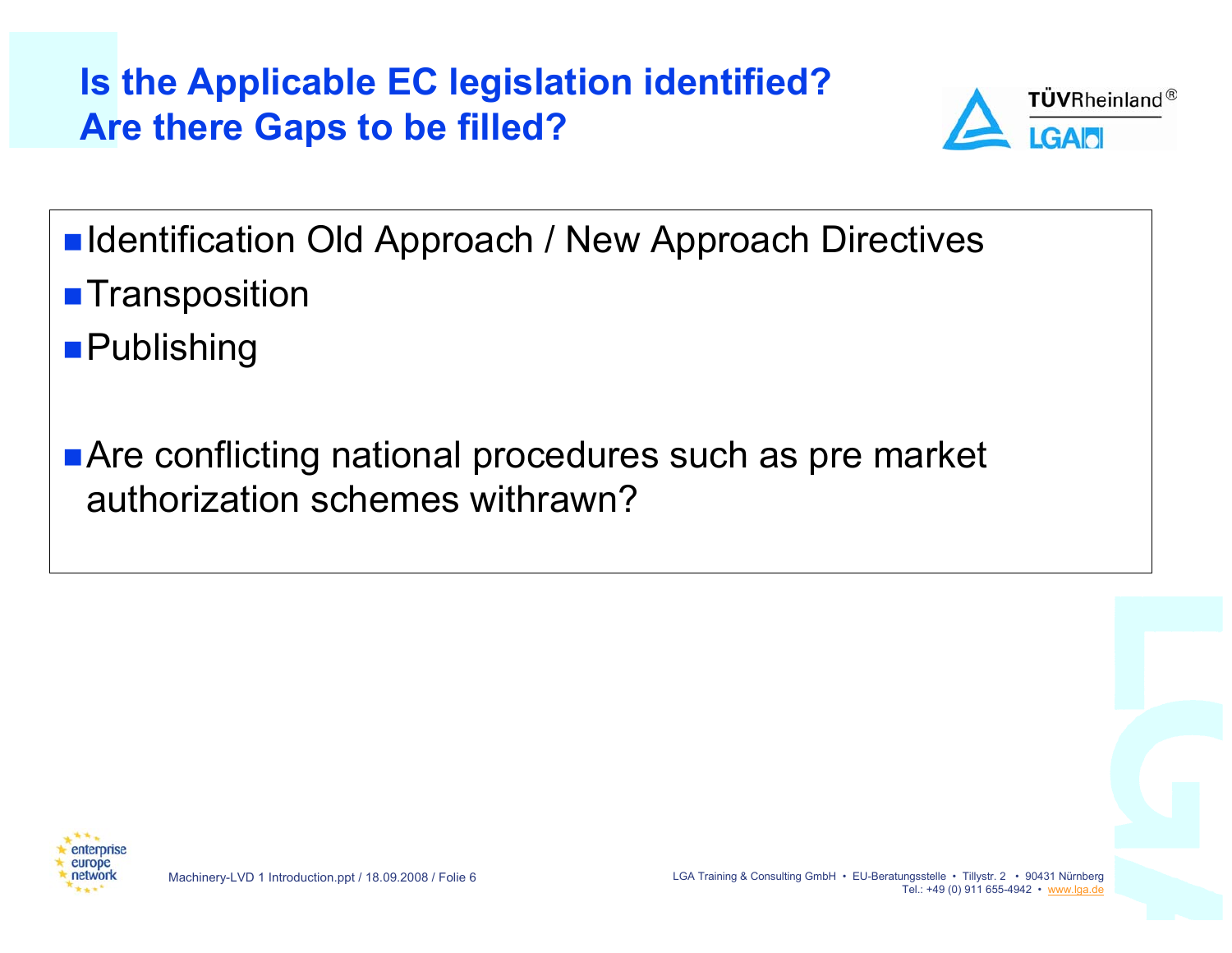## **Are Harmonized standards implemented and published**



- Are conflicting national standards withdrawn?
- All harmonized standards in the sectors which are decidedtransposed and published?
- ■Translated?
- ■Available?

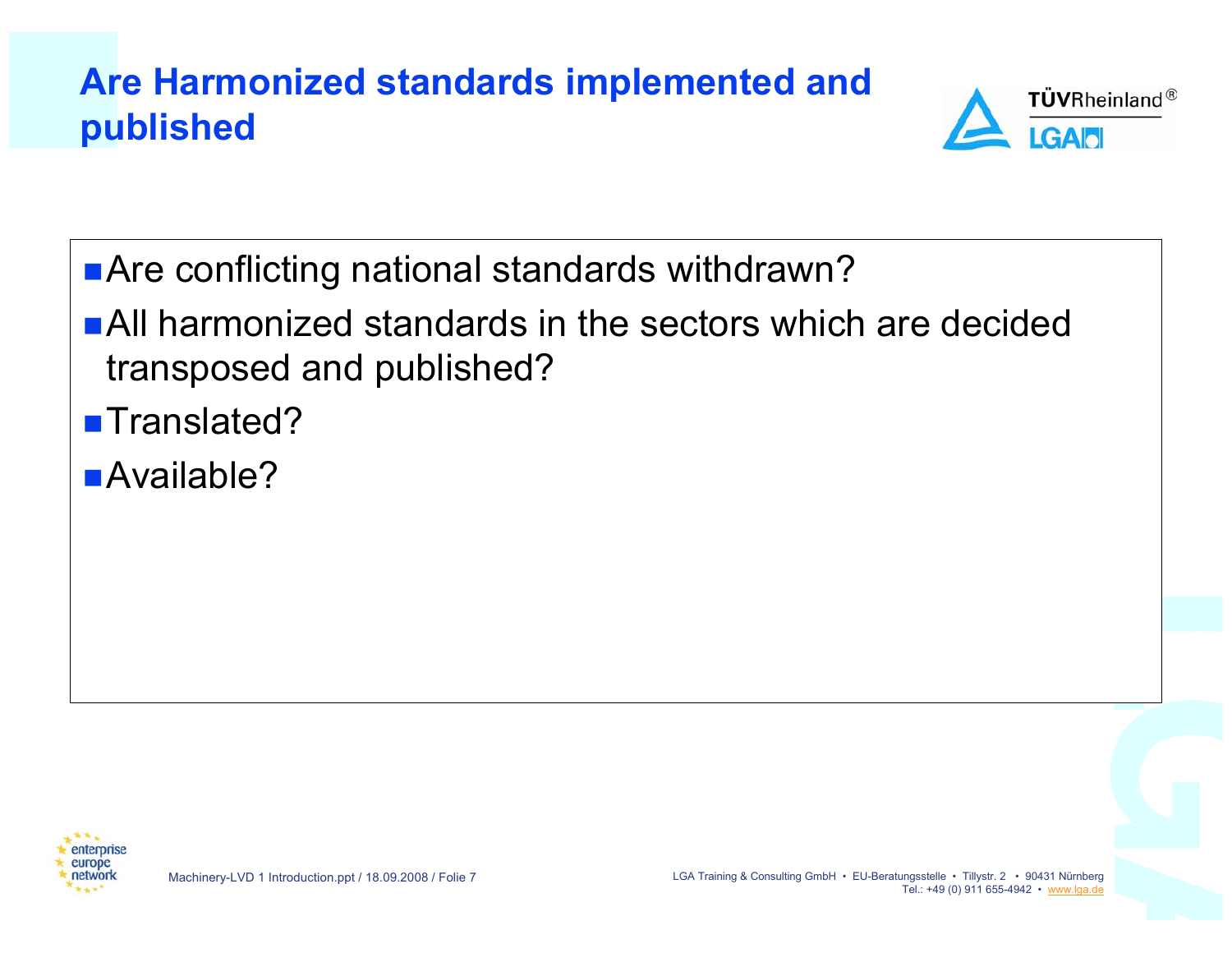**Are Institutions prepared for their role (organizationally and technically)? The Designation Body**



- Organization appointed?
- Law published about responsibility?
- Staff identified?
- Staff trained?
- **Procedure agreed and trained?**

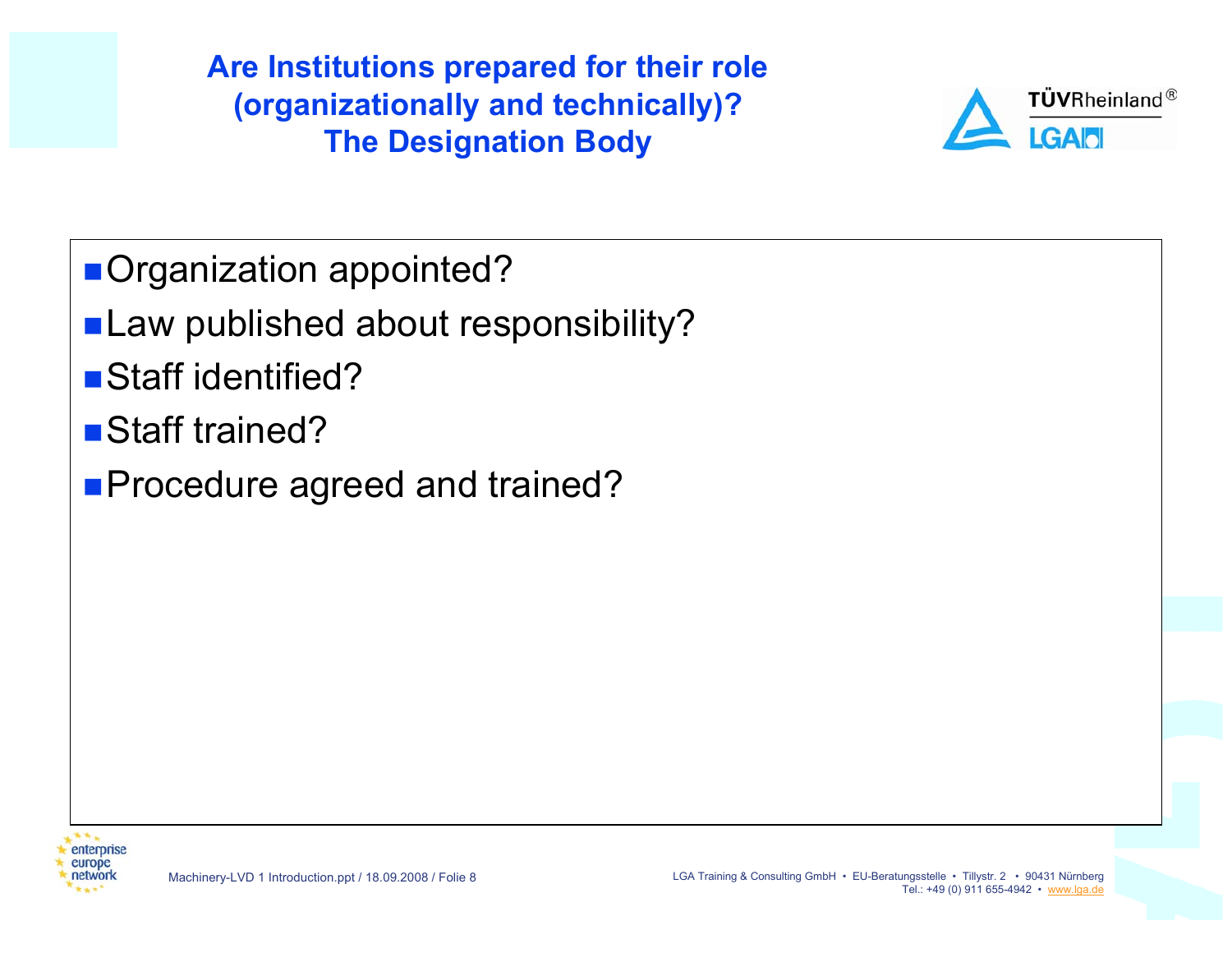**Are Institutions prepared for their role (organizationally and technically)? The Accreditation Body**



- Organization appointed?
- **Law published about responsibility and independency?**
- Staff identified?
- Staff trained?
- **Procedure agreed and trained?**
- QMS set up?
- **Nember and Signatory of EA?**
- **Strong Recommendation: Fulfillment of Regulation on** requirements for accreditation and market surveillance

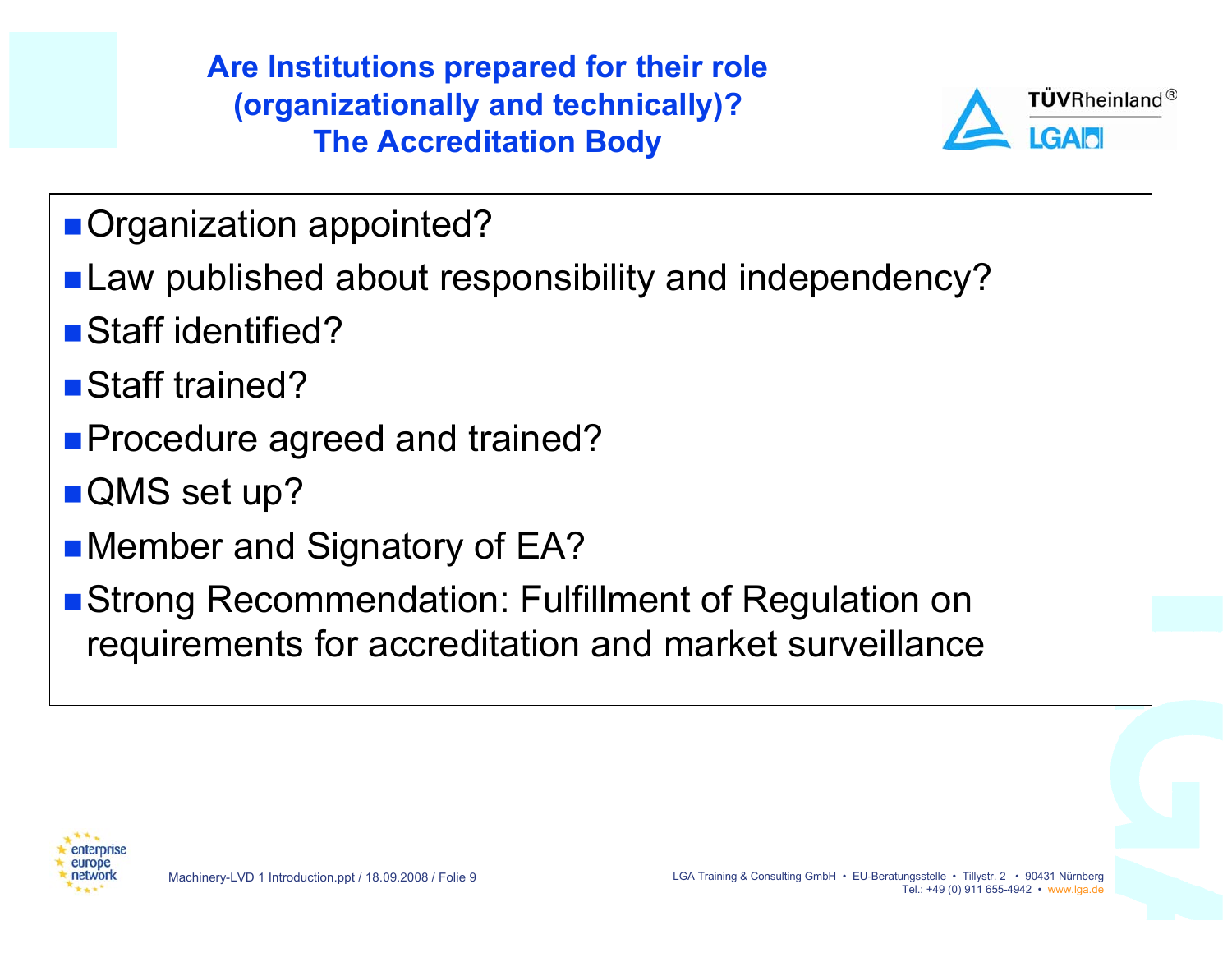**Are Institutions prepared for their role (organizationally and technically)? The CABs (Conformity Assessment Bodies)**



- **Organization aware of Directives?**
- Staff identified?
- Staff trained?
- **Procedures agreed and trained?**
- QMS set up?
- **Organization independent and compentent**
- **Participation in proficiency tests**
- **Organization accredited by a signatory of the EA MLA?**

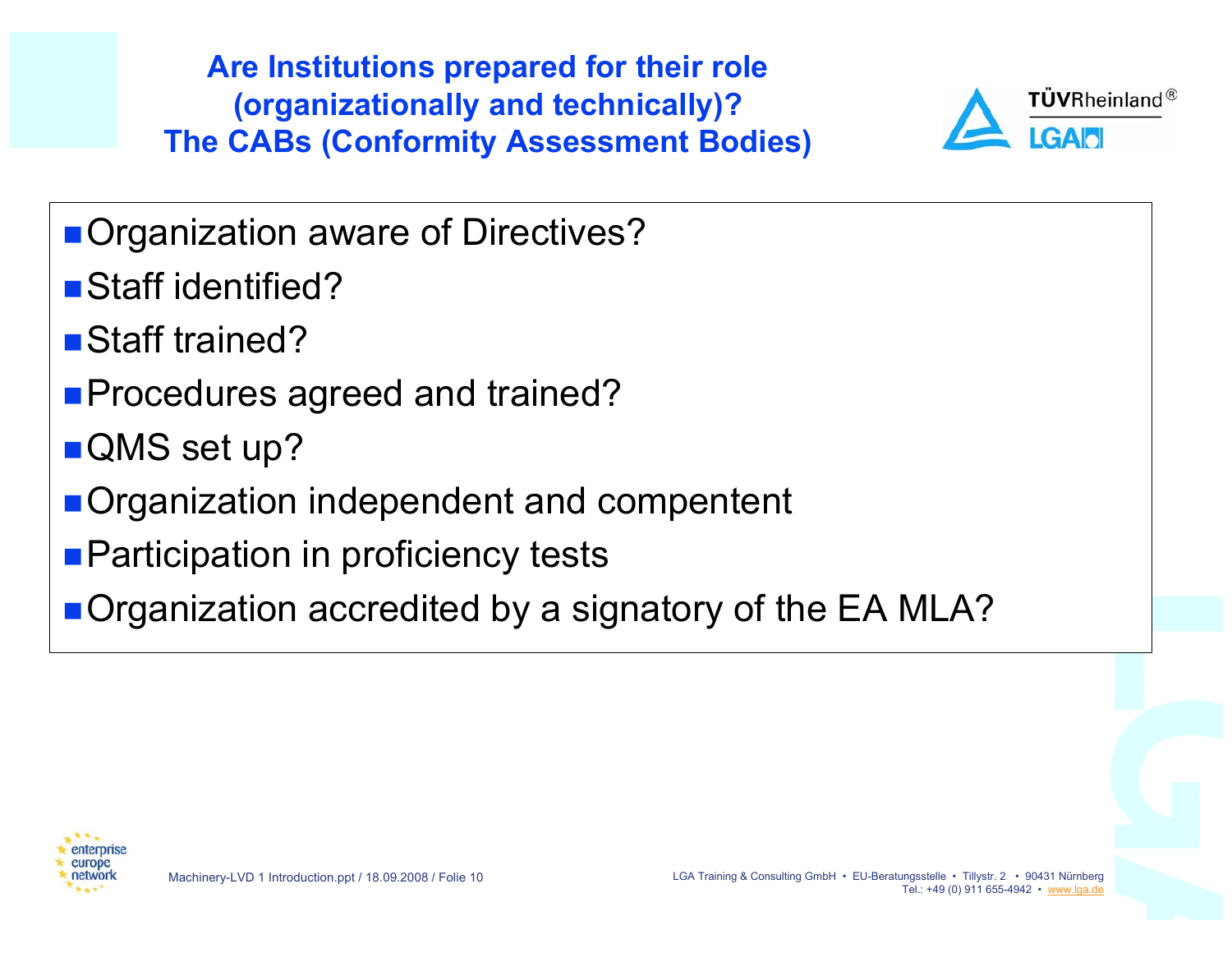**Are Institutions prepared for their role (organizationally and technically)? The Market Surveillance Body**



- Organization appointed?
- **Law published about responsibility?**
- Staff identified?
- Staff trained?
- Definition of national RAPEX Contact Point
- **Procedures agreed and trained?**
- Equipment available?
- Test labs available?
- **ICSMS** available?
- **Access to ADCO groups when Directives are fully implemented**
- Recommendation: Fulfillment of Regulation on requirements for accreditation and market surveillance

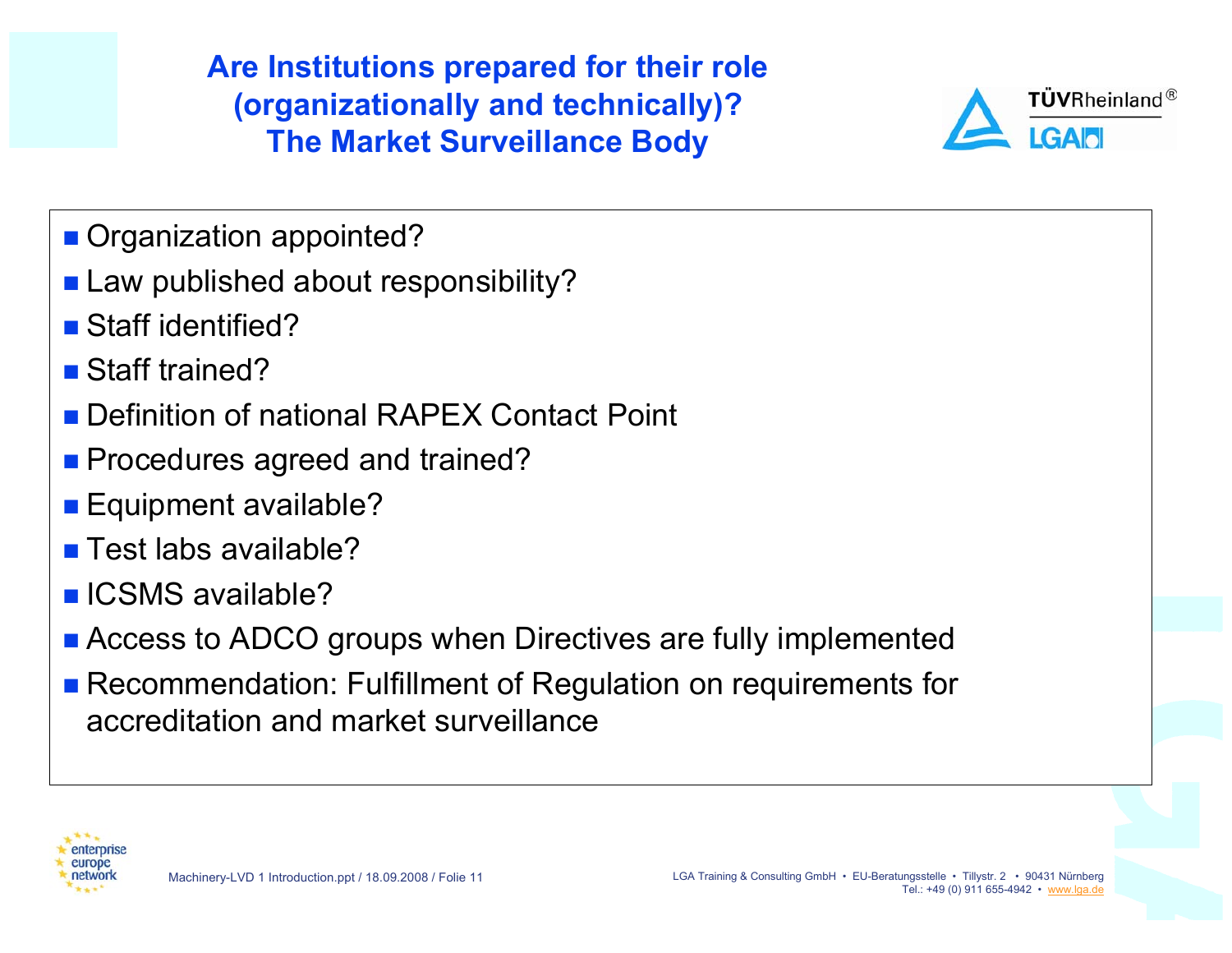**Are Institutions prepared for their role (organizationally and technically)? The Standardization Body**



- Organization appointed?
- **Law published about responsibility?**
- Staff identified?
- Staff trained?
- **Procedure agreed and trained?**
- **Participate in the work with European standardization bodies** (CEN / CENELC, ETSI)

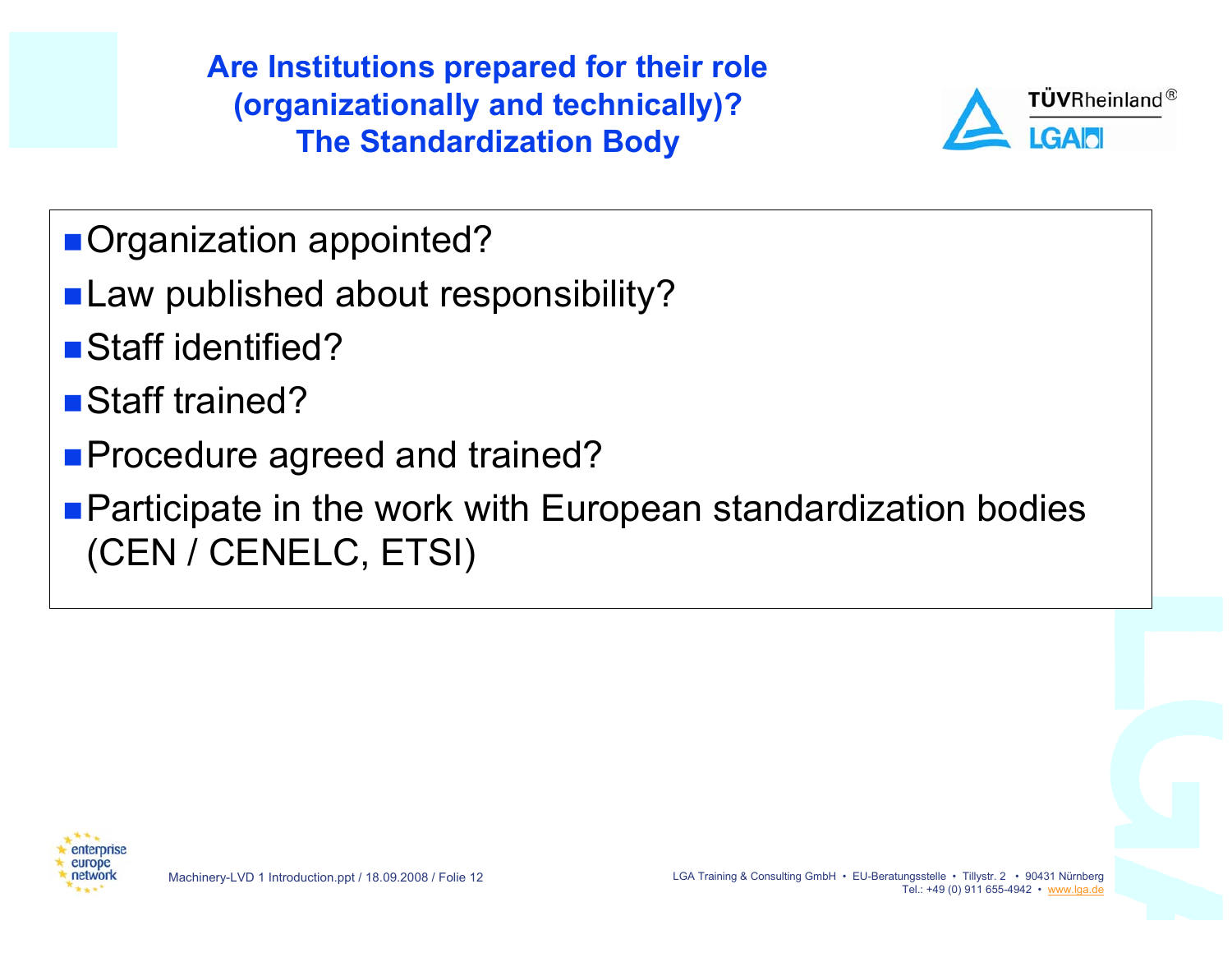**Are traders and industry informed and aware of the situation? Are traders and industry offered enough help and support for transition?**



- ■Awareness at traders and traders?
- ■Do they have access to the new laws and regulations?
- ■Do they understand the change?
- Are they offered help and support?
	- ¾Information articles
	- ¾Brochures
	- ¾Information Seminars
	- <sup>¾</sup>Training Seminars and Workshops
	- <sup>¾</sup>Individual Consultancy